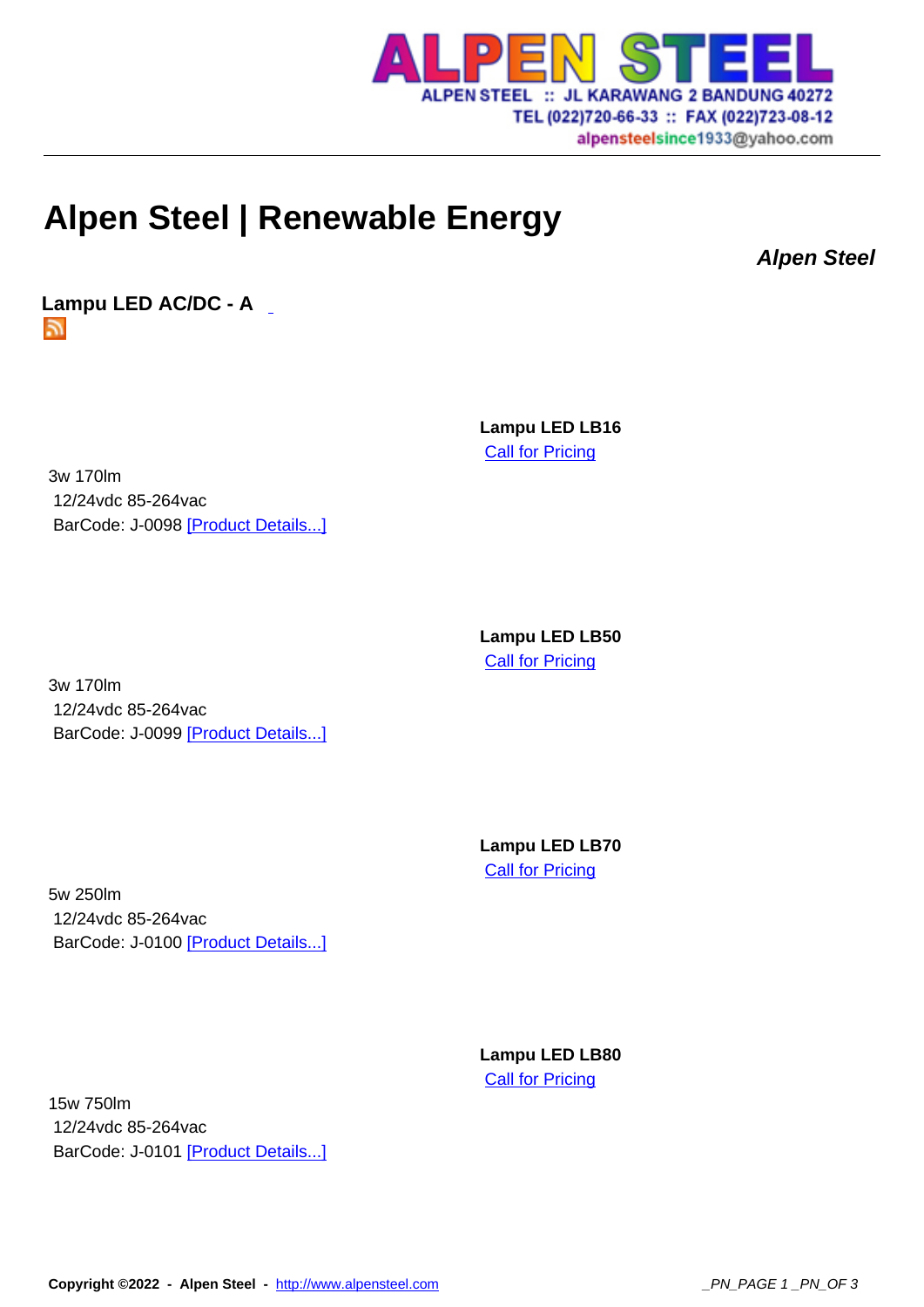**Lampu LED LB80-B Call for Pricing** 

10w 500lm 12/24vdc 85-264vac BarCode: J-0102 [Product Details...]

> **Lampu LED SL1 Call for Pricing**

28w 2427lm 12/24vdc 85-264vac BarCode: J-0103 [Product Details...]

> **Lampu LED SL2 Call for Pricing**

56w 4200lm 12/24vdc 85-264vac BarCode: J-0104 [Product Details...]

> **Lampu LED SL4 Call for Pricing**

112w 8400lm 12/24vdc 85-264vac BarCode: J-0105 [Product Details...]

> **Lampu LED SL6 Call for Pricing**

168w 12800lm 12/24vdc 85-264vac BarCode: J-0106 [Product Details...]

> **Lampu LED TL2 Call for Pricing**